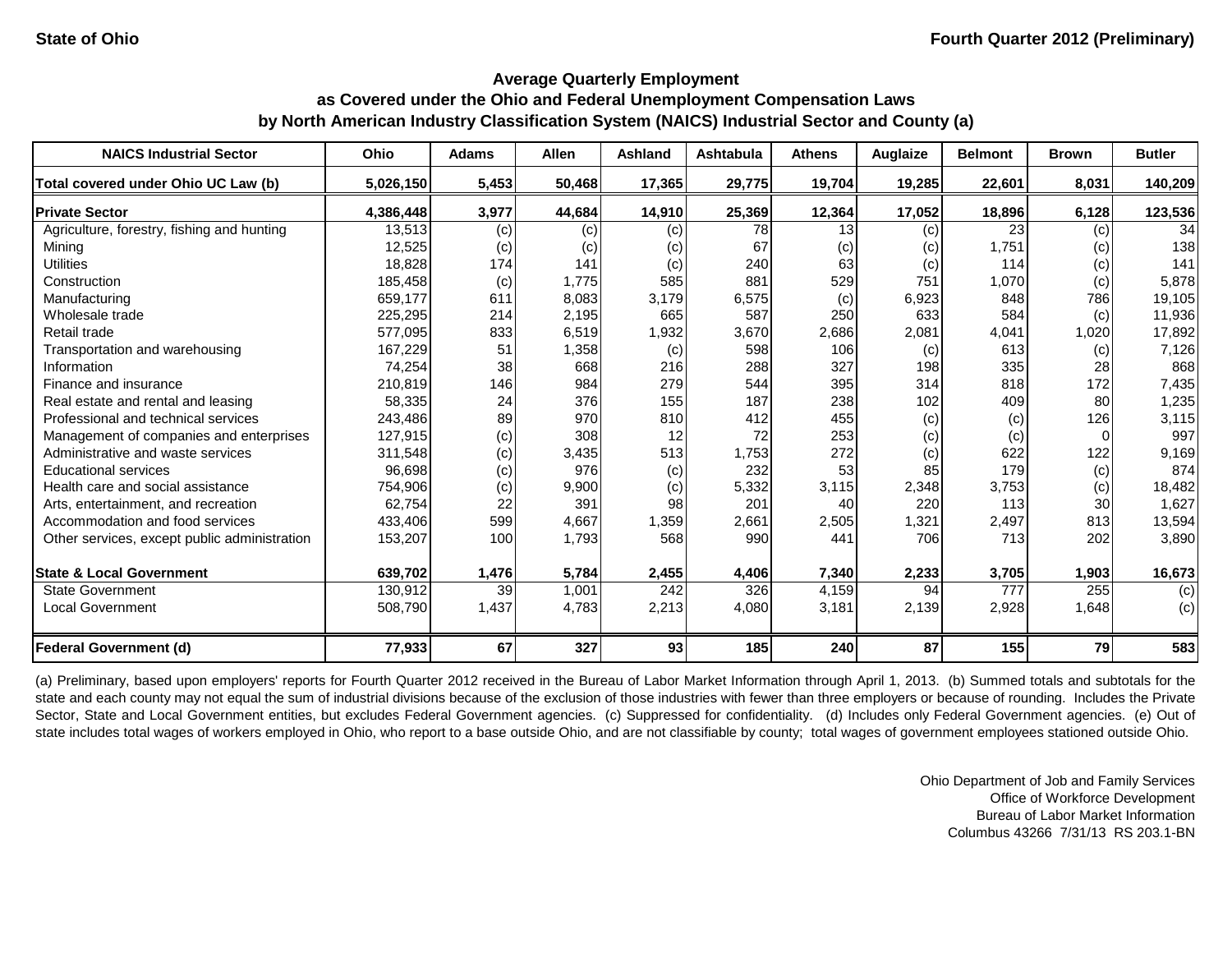| <b>NAICS Industrial Sector</b>               | Carroll  | Champaign | <b>Clark</b> | <b>Clermont</b> | <b>Clinton</b> | Columbiana | Coshocton | <b>Crawford</b> | Cuyahoga | <b>Darke</b>    |
|----------------------------------------------|----------|-----------|--------------|-----------------|----------------|------------|-----------|-----------------|----------|-----------------|
| Total covered under Ohio UC Law (b)          | 6,161    | 9,676     | 48,003       | 53,929          | 15,304         | 29,877     | 10,301    | 13,579          | 694,813  | 17,828          |
| <b>Private Sector</b>                        | 5,214    | 7,810     | 41,353       | 46,617          | 13,132         | 25,315     | 8,790     | 11,792          | 619,434  | 15,642          |
| Agriculture, forestry, fishing and hunting   | 25       | (c)       | 322          | (c)             | (c)            | 131        | 78        | (c)             | 174      | (c)             |
| Mining                                       | 178      | (c)       | 48           | (c)             | (c)            | 155        | 132       | (c)             | 304      | (c)             |
| <b>Utilities</b>                             | 39       | (c)       | (c)          | 365             | (c)            | 148        | 401       | (c)             | 1,372    | 52              |
| Construction                                 | 536      | 246       | 1,078        | 2,665           | 203            | 969        | 187       | 346             | 20,197   | 966             |
| Manufacturing                                | 1,285    | 2,824     | 6,915        | 5,511           | 3,131          | 5,746      | 2,524     | 3,699           | 70,340   | 4,356           |
| Wholesale trade                              | 147      | 404       | (c)          | 2,075           | (c)            | 987        | 131       | 532             | 33,539   | 691             |
| Retail trade                                 | 853      | 1,086     | 5,656        | 9,218           | 1,587          | 4,154      | 1,279     | 1,317           | 64,158   | 1,952           |
| Transportation and warehousing               | 224      | (c)       | 2,824        | 2,407           | 2,313          | 935        | 290       | (c)             | 20,120   | 1,032           |
| Information                                  | 39       | 81        | 238          | 1,130           | 285            | 120        | 65        | 36              | 12,693   | 118             |
| Finance and insurance                        | 77       | 193       | 2,814        | 2,772           | 466            | 593        | 233       | 587             | 38,665   | 558             |
| Real estate and rental and leasing           | 49       | 80        | 474          | 893             | 150            | 256        | 52        | 90              | 12,991   | 101             |
| Professional and technical services          | 108      | 213       | 871          | 2,078           | 187            | 459        | (c)       | 582             | 43,572   | (c)             |
| Management of companies and enterprises      | 0        | (c)       | 849          | 420             | 198            | 136        | (c)       | (c)             | 21,547   | (c)             |
| Administrative and waste services            | 88       | (c)       | 1,992        | 2,491           | 409            | 1,391      | 468       | (c)             | 46,935   | 510             |
| <b>Educational services</b>                  | $\Omega$ | 198       | 663          | 541             | (c)            | 236        | (c)       | (c)             | 20,842   | 52              |
| Health care and social assistance            | 682      | 921       | 7,864        | 5,359           | (c)            | 5,152      | (c)       | (c)             | 126,933  | 2,465           |
| Arts, entertainment, and recreation          | 85       | 107       | 351          | 768             | 57             | 239        | 130       | 64              | 11,008   | 182             |
| Accommodation and food services              | 578      | 724       | 4,422        | 6,214           | 1,158          | 2,465      | 627       | 1,122           | 53,263   | 919             |
| Other services, except public administration | 222      | 329       | 1,944        | 1,630           | 290            | 1,042      | 247       | 372             | 20,782   | 637             |
| <b>State &amp; Local Government</b>          | 947      | 1,866     | 6,650        | 7,312           | 2,172          | 4,562      | 1,511     | 1,787           | 75,379   | 2,186           |
| <b>State Government</b>                      | 31       | 43        | 151          | 752             | 143            | 373        | 46        | 130             | 4,080    | $\overline{38}$ |
| <b>Local Government</b>                      | 916      | 1,823     | 6,499        | 6,560           | 2,029          | 4,189      | 1,465     | 1,657           | 71,299   | 2,148           |
| <b>Federal Government (d)</b>                | 44       | 67        | 555          | 273             | 126            | 582        | 71        | 81              | 15,905   | 106             |

(a) Preliminary, based upon employers' reports for Fourth Quarter 2012 received in the Bureau of Labor Market Information through April 1, 2013. (b) Summed totals and subtotals for the state and each county may not equal the sum of industrial divisions because of the exclusion of those industries with fewer than three employers or because of rounding. Includes the Private Sector, State and Local Government entities, but excludes Federal Government agencies. (c) Suppressed for confidentiality. (d) Includes only Federal Government agencies. (e) Out of state includes total wages of workers employed in Ohio, who report to a base outside Ohio, and are not classifiable by county; total wages of government employees stationed outside Ohio.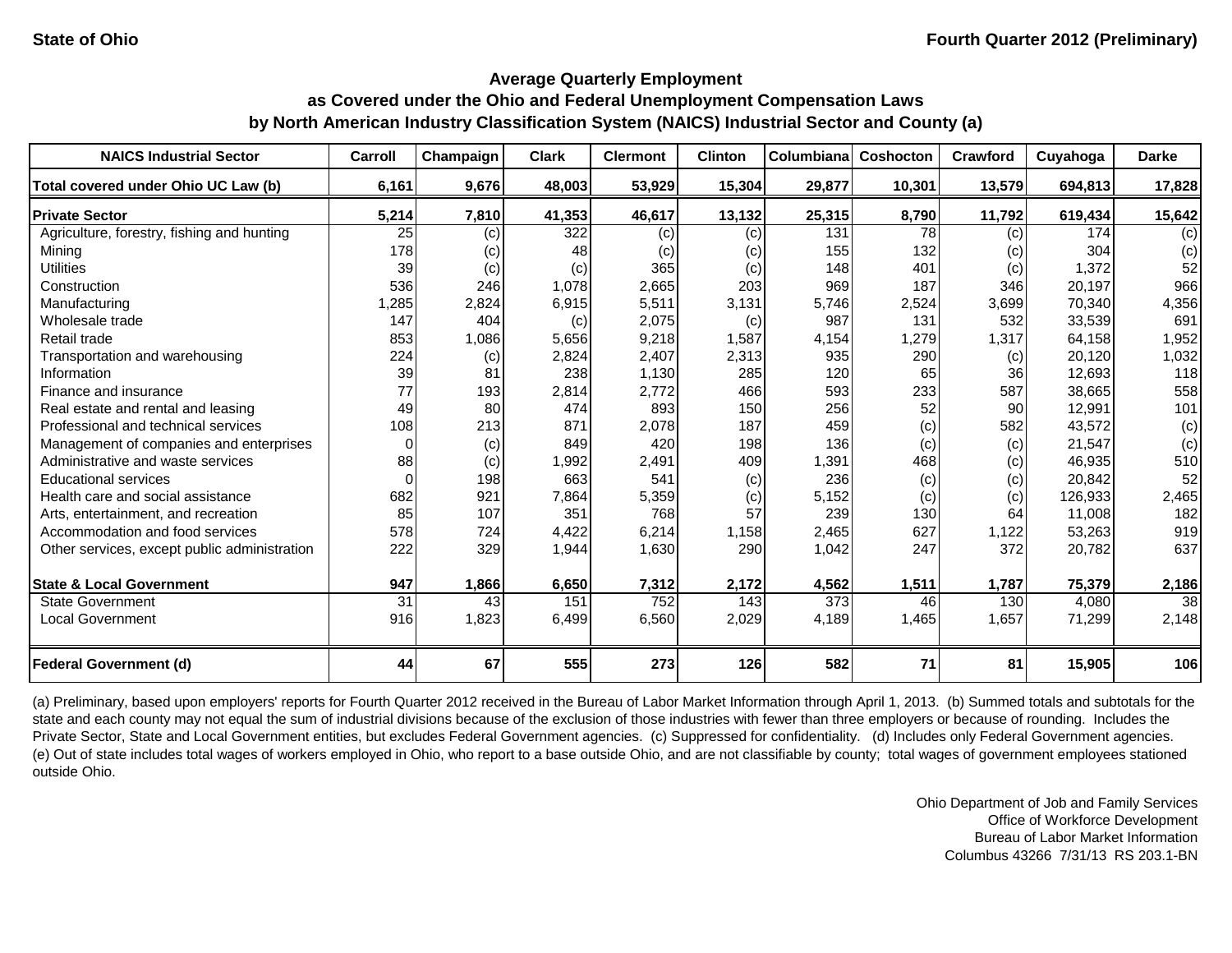| <b>NAICS Industrial Sector</b>               | <b>Defiance</b> | <b>Delaware</b> | Erie   | <b>Fairfield</b> | <b>Fayette</b> | <b>Franklin</b> | <b>Fulton</b> | <b>Gallia</b> | Geauga | Greene |
|----------------------------------------------|-----------------|-----------------|--------|------------------|----------------|-----------------|---------------|---------------|--------|--------|
| Total covered under Ohio UC Law (b)          | 15,537          | 80,985          | 34,988 | 40,354           | 11,074         | 673,525         | 17,531        | 9,082         | 32,608 | 54,209 |
| <b>Private Sector</b>                        | 13,571          | 73,601          | 30,059 | 34,166           | 9,362          | 572,703         | 14,888        | 9,082         | 28,589 | 45,198 |
| Agriculture, forestry, fishing and hunting   | 54              | (c)             | (c)    | 49               | 100            | 302             | (c)           | 20            | (c)    | (c)    |
| Mining                                       |                 | (c)             | (c)    | 38               |                | 291             | (c)           | (c)           | (c)    | (c)    |
| <b>Utilities</b>                             | (c)             | 144             | (c)    | 191              | (c)            | 2,271           | (c)           | 787           | (c)    | (c)    |
| Construction                                 | 390             | 2,601           | 930    | 1,668            | 206            | 20,289          | 636           | 214           | 1,862  | 1,421  |
| Manufacturing                                | 3,727           | 5,909           | 6,052  | 4,411            | 1,385          | 35,082          | 6,005         | 564           | 6,794  | 3,185  |
| Wholesale trade                              | (c)             | 2,409           | 959    | 819              | (c)            | 26,956          | 718           | 142           | 1,828  | (c)    |
| Retail trade                                 | 2,380           | 11,480          | 4,848  | 6,954            | 2,735          | 69,689          | 1,665         | 1,493         | 4,293  | 10,089 |
| Transportation and warehousing               | 525             | 2,835           | (c)    | 789              | 1,164          | 34,555          | (c)           | 291           | (c)    | 914    |
| Information                                  | 227             | 1,326           | 342    | 317              | 44             | 13,857          | 94            | 86            | 150    | 631    |
| Finance and insurance                        | 598             | 5,271           | 622    | 803              | 450            | 45,405          | 308           | 353           | 691    | 1,391  |
| Real estate and rental and leasing           | 72              | 623             | 274    | 383              | 50             | 10,239          | 70            | 52            | 231    | 457    |
| Professional and technical services          | 206             | 5,695           | 510    | 961              | (c)            | 43,803          | (c)           | (c)           | 1,102  | 7,419  |
| Management of companies and enterprises      | 94              | (c)             | 126    | 190              | (c)            | 19,752          | (c)           | (c)           | 90     | 284    |
| Administrative and waste services            | 485             | $\left( $       | 893    | 3,223            | 231            | 54,613          | 664           | 365           | 1,748  | 2,163  |
| <b>Educational services</b>                  | (c)             | 1,155           | 351    | 345              | (c)            | 15,326          | (c)           | (c)           | 616    | 1,655  |
| Health care and social assistance            | (c)             | 5,989           | 4,999  | 6,586            | (c)            | 91,861          | (c)           | (c)           | 4,114  | 5,556  |
| Arts, entertainment, and recreation          | 102             | 2,601           | 1,910  | 316              | 120            | 8,944           | 345           | 31            | 484    | 554    |
| Accommodation and food services              | 1,342           | 9,197           | 5,145  | 4,776            | 1,053          | 58,375          | 1,137         | 905           | 2,373  | 7,077  |
| Other services, except public administration | 524             | 2,129           | 831    | 1,348            | 168            | 21,093          | 320           | 325           | 1,290  | 1,256  |
| <b>State &amp; Local Government</b>          | 1,966           | 7,384           | 4,929  | 6,188            | 1,712          | 100,822         | 2,643         | 1,805         | 4,019  | 9,011  |
| <b>State Government</b>                      | 75              | 703             | 1,168  | 816              | 41             | 51,032          | 94            | (c)           | 260    | (c)    |
| <b>Local Government</b>                      | 1,891           | 6,681           | 3,761  | 5,372            | 1,671          | 49,790          | 2,549         | (c)           | 3,759  | (c)    |
|                                              |                 |                 |        |                  |                |                 |               |               |        |        |
| <b>Federal Government (d)</b>                | 88              | 218             | 309    | 238              | 49             | 13,087          | 84            | 85            | 104    | 13,845 |

(a) Preliminary, based upon employers' reports for Fourth Quarter 2012 received in the Bureau of Labor Market Information through April 1, 2013. (b) Summed totals and subtotals for the state and each county may not equal the sum of industrial divisions because of the exclusion of those industries with fewer than three employers or because of rounding. Includes the Private Sector, State and Local Government entities, but excludes Federal Government agencies. (c) Suppressed for confidentiality. (d) Includes only Federal Government agencies. (e) Out of state includes total wages of workers employed in Ohio, who report to a base outside Ohio, and are not classifiable by county; total wages of government employees stationed outside Ohio.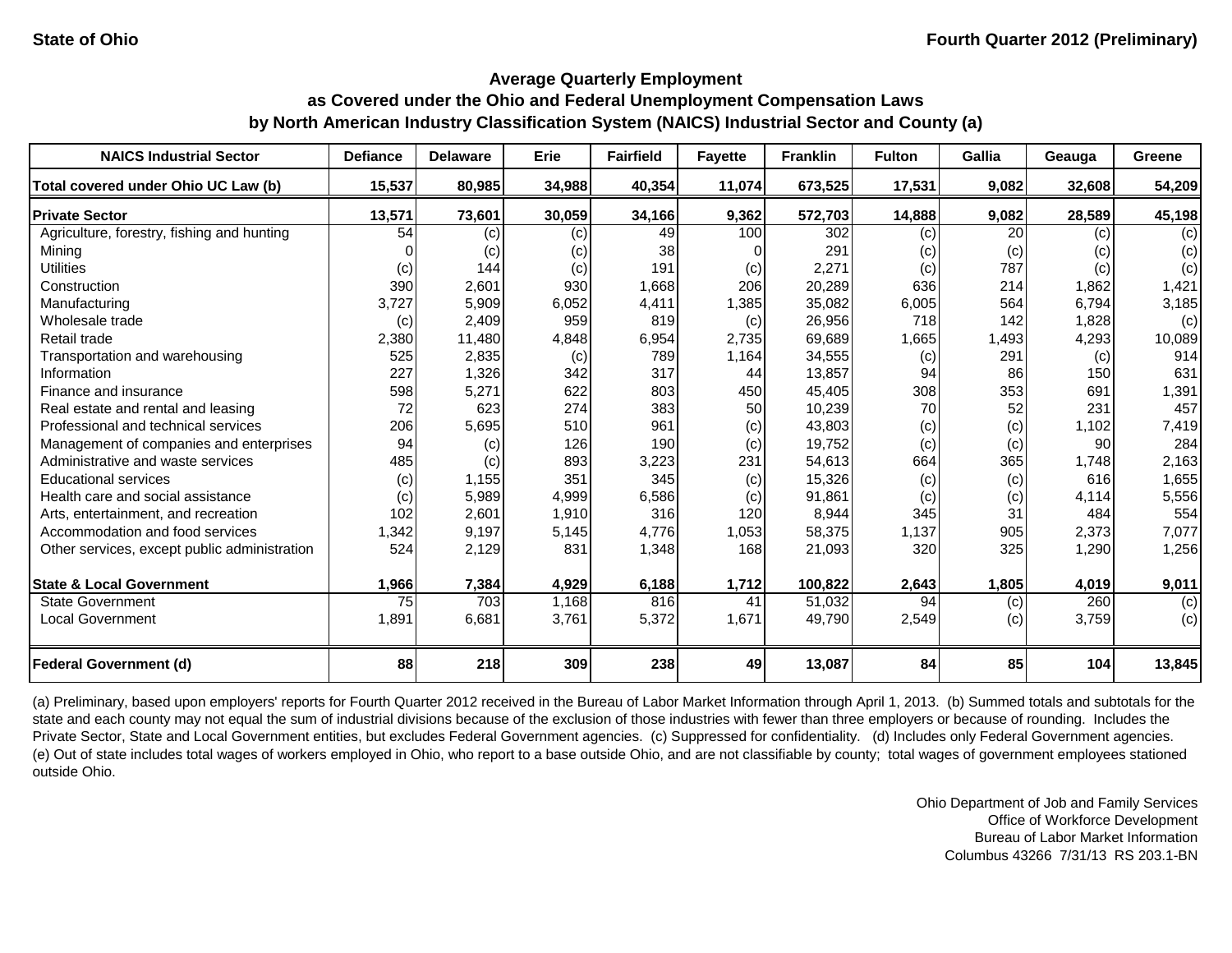| <b>NAICS Industrial Sector</b>               | <b>Guernsey</b> | <b>Hamilton</b> | <b>Hancock</b> | <b>Hardin</b> | <b>Harrison</b> | Henry  | Highland        | <b>Hocking</b> | <b>Holmes</b> | Huron  |
|----------------------------------------------|-----------------|-----------------|----------------|---------------|-----------------|--------|-----------------|----------------|---------------|--------|
| Total covered under Ohio UC Law (b)          | 13,927          | 483,178         | 42,317         | 8,082         | 3,513           | 11,360 | 10,228          | 6,479          | 18,287        | 20,088 |
| <b>Private Sector</b>                        | 11,700          | 442,662         | 38,931         | 6,615         | 2,832           | 9,291  | 7,734           | 4,640          | 16,702        | 17,588 |
| Agriculture, forestry, fishing and hunting   | (c)             | 129             | 59             | 184           | 13              | (c)    | $\overline{27}$ | (c)            | 188           | 470    |
| Mining                                       | (c)             | 121             | (c)            |               | 377             | (c)    | 39              | (c)            | 90            | 0      |
| <b>Utilities</b>                             | 43              | 1,274           | 86             | 44            | (c)             | (c)    | 69              | 14             | (c)           | (c)    |
| Construction                                 | 613             | 19,317          | (c)            | 128           | 263             | 505    | 254             | 270            | 1,766         | 1,448  |
| Manufacturing                                | 2,873           | 47,159          | 11,039         | 2,029         | 567             | 3,187  | 1,891           | 876            | 6,554         | 5,707  |
| Wholesale trade                              | 309             | 22,445          | 1,360          | 255           | 151             | (c)    | 213             | 58             | 681           | (c)    |
| Retail trade                                 | 1,855           | 45,418          | 5,086          | 894           | 274             | 1,288  | 1,545           | 809            | 2,008         | 2,011  |
| Transportation and warehousing               | 311             | 11,199          | 2,098          | 214           | (c)             | 637    | 110             | 36             | (c)           | 869    |
| Information                                  | 103             | 8,192           | 365            | 62            | (c)             | 88     | 228             | 50             | 88            | 240    |
| Finance and insurance                        | 240             | 25,455          | 587            | 218           | (c)             | 284    | 373             | 241            | 378           | 427    |
| Real estate and rental and leasing           | 72              | 6,298           | 395            | 68            | (c)             | 66     | 65              | 55             | 47            | 111    |
| Professional and technical services          | (c)             | 38,157          | 1,290          | 111           | 65              | (c)    | (c)             | 76             | (c)           | 353    |
| Management of companies and enterprises      | (c)             | 30,907          | 663            | $\Omega$      | (c)             | (c)    | (c)             | $\Omega$       | (c)           | 57     |
| Administrative and waste services            | 266             | 33,218          | 2,288          | 73            | (c)             | 213    | 281             | 165            | 1,427         | 410    |
| <b>Educational services</b>                  | 57              | 11,726          | 1,045          | (c)           | (c)             | 57     | 34              | 26             | (c)           | 253    |
| Health care and social assistance            | 2,467           | 80,363          | 4,702          | (c)           | 538             | 1,402  | 1,312           | 600            | (c)           | 2,415  |
| Arts, entertainment, and recreation          | 44              | 6,947           | 184            | 69            | 26              | 51     | (c)             | 45             | 114           | 122    |
| Accommodation and food services              | 1,486           | 39,194          | 3,795          | 795           | 200             | 506    | (c)             | 934            | 1,235         | 1,477  |
| Other services, except public administration | 322             | 15,144          | 1,260          | 207           | (c)             | 464    | 250             | 237            | 244           | 597    |
| <b>State &amp; Local Government</b>          | 2,227           | 40,516          | 3,386          | 1,467         | 681             | 2,069  | 2,494           | 1,839          | 1,585         | 2,500  |
| <b>State Government</b>                      | 532             | 8,209           | 241            | 32            | 46              | 42     | 87              | 327            | 34            | 67     |
| <b>Local Government</b>                      | 1,695           | 32,307          | 3,145          | 1,435         | 635             | 2,027  | 2,407           | 1,512          | 1,551         | 2,433  |
| <b>Federal Government (d)</b>                | 124             | 8,848           | 151            | 70            | 53              | 72     | 97              | 44             | 60            | 132    |

(a) Preliminary, based upon employers' reports for Fourth Quarter 2012 received in the Bureau of Labor Market Information through April 1, 2013. (b) Summed totals and subtotals for the state and each county may not equal the sum of industrial divisions because of the exclusion of those industries with fewer than three employers or because of rounding. Includes the Private Sector, State and Local Government entities, but excludes Federal Government agencies. (c) Suppressed for confidentiality. (d) Includes only Federal Government agencies. (e) Out of state includes total wages of workers employed in Ohio, who report to a base outside Ohio, and are not classifiable by county; total wages of government employees stationed outside Ohio.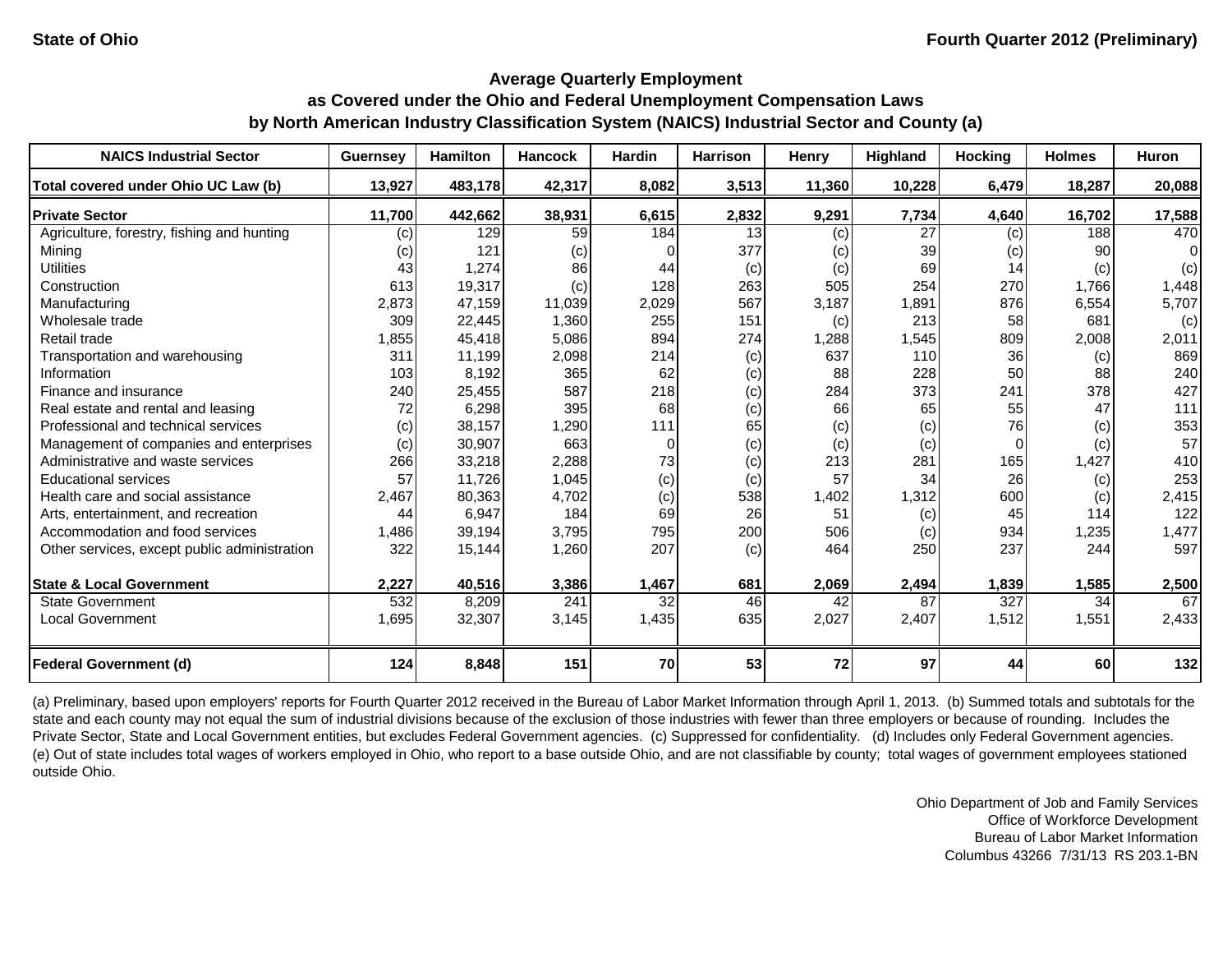| <b>NAICS Industrial Sector</b>               | <b>Jackson</b>  | <b>Jefferson</b> | Knox   | Lake   | Lawrence | Licking | Logan  | Lorain | Lucas   | <b>Madison</b> |
|----------------------------------------------|-----------------|------------------|--------|--------|----------|---------|--------|--------|---------|----------------|
| Total covered under Ohio UC Law (b)          | 10,379          | 21,131           | 16,382 | 94,322 | 12,307   | 53,512  | 18,395 | 93,415 | 201.346 | 14,260         |
| <b>Private Sector</b>                        | 8,908           | 17,874           | 16,382 | 82,989 | 9,468    | 46,088  | 16,253 | 79,044 | 176,687 | 11,258         |
| Agriculture, forestry, fishing and hunting   | $\overline{57}$ | (c)              | 99     | (c)    | 0        | 500     | 109    | 822    | 219     | 153            |
| Minina                                       | 197             | (c)              | 83     | (c)    | (c)      | 120     | 28     |        | 103     | 0              |
| <b>Utilities</b>                             | (c)             | 888              | 47     | 1,195  | 96       | 191     | 32     | 346    | 409     | (c)            |
| Construction                                 | 353             | 906              | 639    | 3,891  | 814      | 2,309   | 509    | 3,946  | 8,563   | 410            |
| Manufacturing                                | 3,108           | 1,162            | 4,755  | 20,575 | 560      | 6,288   | 5,104  | 16,944 | 20,389  | 2,836          |
| Wholesale trade                              | 191             | 580              | 404    | 3,466  | 268      | 1,746   | 463    | 3,001  | 6.687   | (c)            |
| Retail trade                                 | 1,402           | 2,986            | 2,147  | 13,263 | 1,974    | 9,399   | 1,661  | 12,975 | 24,958  | 1,846          |
| Transportation and warehousing               | (c)             | 1,190            | 242    | 1,140  | 641      | 1,655   | 1,736  | 1,891  | 6,388   | 1,467          |
| Information                                  | 74              | 528              | 170    | 866    | 66       | 388     | 78     | 751    | 2,724   | 58             |
| Finance and insurance                        | 260             | 393              | 365    | 1,891  | 264      | 2,609   | 285    | 1,977  | 5,448   | 157            |
| Real estate and rental and leasing           | 58              | 256              | 102    | 818    | 80       | 358     | 150    | 747    | 2,193   | 71             |
| Professional and technical services          | 102             | 338              | 351    | 2,851  | 201      | 1,901   | 590    | 2,192  | 8,834   | 568            |
| Management of companies and enterprises      | 44              | 23               | 112    | 1,102  | 44       | 1,077   | 90     | 1,499  | 4,010   | (c)            |
| Administrative and waste services            | 544             | 848              | 550    | 4,635  | 320      | 2,693   | 1,709  | 4,334  | 13,338  | (c)            |
| <b>Educational services</b>                  | 42              | (c)              | 1,196  | 1,898  | 73       | 885     | 46     | 2,479  | 4,119   | (c)            |
| Health care and social assistance            | 1,237           | (c)              | 2,955  | 11,595 | 2,588    | 6,662   | 1,856  | 13,044 | 39,122  | (c)            |
| Arts, entertainment, and recreation          | 19              | 155              | 107    | 994    | 29       | 549     | 124    | 933    | 3,844   | 27             |
| Accommodation and food services              | 826             | 1,730            | 1,531  | 8,915  | 1,137    | 5,264   | 1,154  | 8,165  | 18,936  | 1,103          |
| Other services, except public administration | 273             | 661              | 527    | 3,059  | 314      | 1,492   | 530    | 2,988  | 6,403   | 189            |
| <b>State &amp; Local Government</b>          | 1,471           | 3,257            | 2,653  | 11,333 | 2,839    | 7,424   | 2,142  | 14,371 | 24,659  | 3,002          |
| <b>State Government</b>                      | 136             | 66               | (c)    | 99     | 341      | 791     | 74     | 1,096  | 7,370   | 1,283          |
| <b>Local Government</b>                      | 1,335           | 3,191            | (c)    | 11,234 | 2,498    | 6,633   | 2,068  | 13,275 | 17,289  | 1,719          |
| <b>Federal Government (d)</b>                | 67              | 189              | 103    | 439    | 129      | 416     | 124    | 1,112  | 1,994   | 72             |

(a) Preliminary, based upon employers' reports for Fourth Quarter 2012 received in the Bureau of Labor Market Information through April 1, 2013. (b) Summed totals and subtotals for the state and each county may not equal the sum of industrial divisions because of the exclusion of those industries with fewer than three employers or because of rounding. Includes the Private Sector, State and Local Government entities, but excludes Federal Government agencies. (c) Suppressed for confidentiality. (d) Includes only Federal Government agencies. (e) Out of state includes total wages of workers employed in Ohio, who report to a base outside Ohio, and are not classifiable by county; total wages of government employees stationed outside Ohio.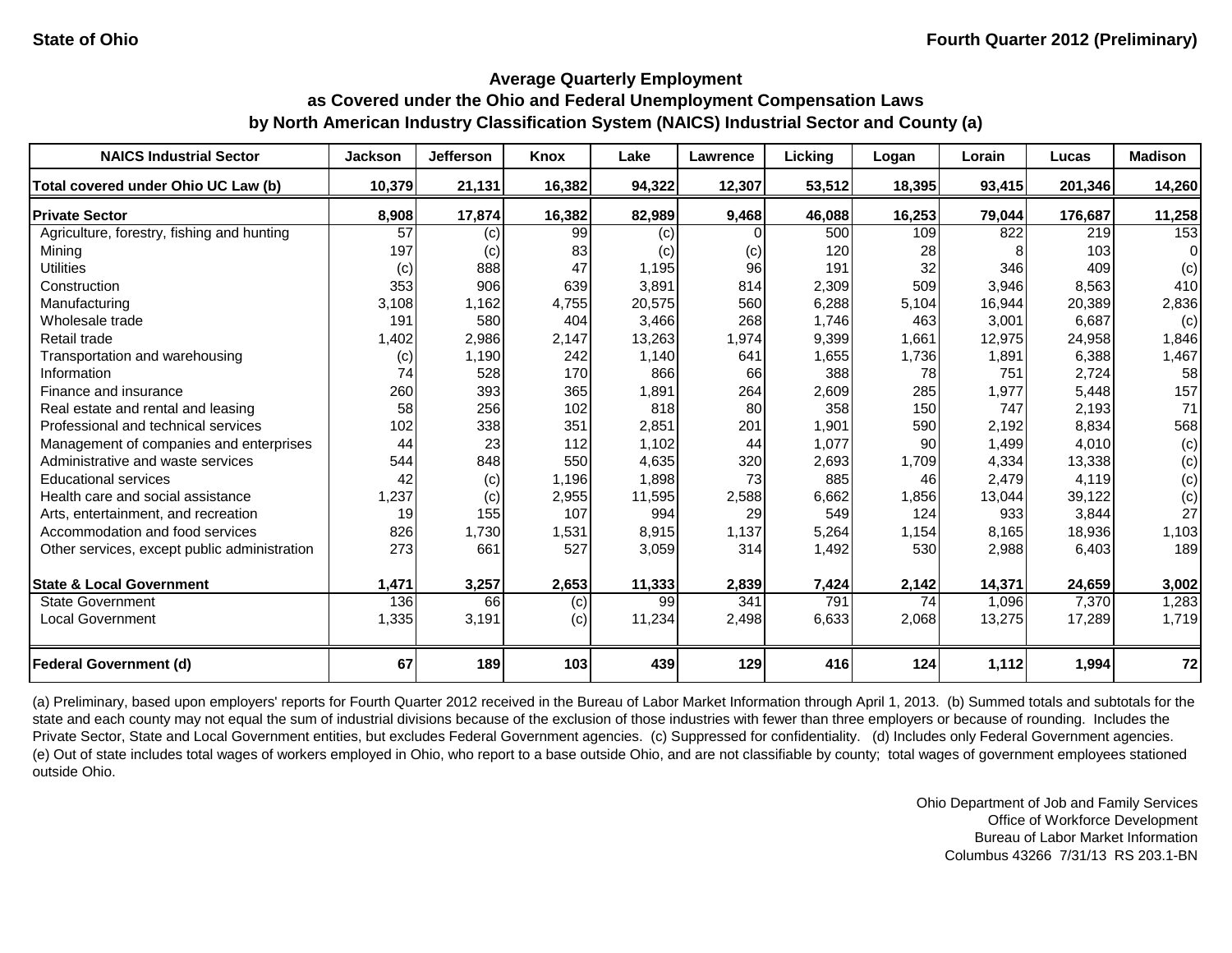| <b>NAICS Industrial Sector</b>               | <b>Mahoning</b> | <b>Marion</b> | <b>Medina</b> | <b>Meigs</b> | <b>Mercer</b> | Miami  | <b>Monroe</b> | Montgomery | Morgan | <b>Morrow</b> |
|----------------------------------------------|-----------------|---------------|---------------|--------------|---------------|--------|---------------|------------|--------|---------------|
| Total covered under Ohio UC Law (b)          | 97,688          | 24,065        | 58,109        | 3,492        | 17,998        | 39,238 | 3,598         | 240,640    | 2,485  | 4,812         |
| <b>Private Sector</b>                        | 85,275          | 20,405        | 51,375        | 2,438        | 15,424        | 34,498 | 2,824         | 213,311    | 1,840  | 3,267         |
| Agriculture, forestry, fishing and hunting   | 168             | (c)           | 195           | 46           | (c)           | (c)    | (c)           | 192        | (c)    | (c)           |
| Mining                                       | 205             | (c)           | 33            | 224          | (c)           | (c)    | (c)           | 29         | (c)    | (c)           |
| <b>Utilities</b>                             | 362             | 108           | (c)           | (c)          | (c)           | (c)    | 28            | 987        | (c)    | (c)           |
| Construction                                 | 4,365           | 582           | 3,209         | 264          | 825           | 1,579  | 163           | 7,632      | 58     | 198           |
| Manufacturing                                | 9,162           | 5,878         | 8,737         | 143          | 5,675         | 9,925  | (c)           | 25,700     | 489    | 865           |
| Wholesale trade                              | 4,392           | 689           | 2,819         | 38           | (c)           | 1,922  | 85            | 8,959      | (c)    | 126           |
| Retail trade                                 | 12,798          | 2,853         | 9,002         | 565          | 2,001         | 4,704  | 399           | 24,748     | 264    | 555           |
| Transportation and warehousing               | 4,001           | 513           | (c)           | (c)          | 933           | (c)    | 208           | 7,408      | (c)    | (c)           |
| Information                                  | 1,194           | 741           | 316           | (c)          | 172           | 150    | (c)           | 7,527      | 26     | 21            |
| Finance and insurance                        | 2,234           | 365           | 1,034         | 121          | 615           | 754    | (c)           | 10,200     | (c)    | 84            |
| Real estate and rental and leasing           | 892             | 257           | 686           | 9            | 88            | 267    | (c)           | 2,953      | (c)    | 33            |
| Professional and technical services          | 2,819           | 307           | 2,100         | (c)          | (c)           | (c)    | (c)           | 12,259     | (c)    | (c)           |
| Management of companies and enterprises      | 1,227           | 130           | 2,876         | (c)          | (c)           | (c)    | $\Omega$      | 4,079      | (c)    | (c)           |
| Administrative and waste services            | 8,498           | 1,042         | 2,617         | 69           | 351           | 2,260  | 53            | 15,434     | 67     | (c)           |
| <b>Educational services</b>                  | 1,116           | 108           | 422           | (c)          | (c)           | 132    | (c)           | 6,880      |        | (c)           |
| Health care and social assistance            | 18,097          | 4,041         | 6,970         | (c)          | (c)           | 4,150  | (c)           | 47,088     | 371    | 578           |
| Arts, entertainment, and recreation          | 1,056           | 110           | 718           | (c)          | 76            | 257    | (c)           | 2,327      | (c)    | 53            |
| Accommodation and food services              | 9,626           | 1,853         | 5,278         | 326          | 1,120         | 3,681  | (c)           | 21,680     | (c)    | 400           |
| Other services, except public administration | 3,063           | 691           | 1,561         | (c)          | 617           | 1,258  | 144           | 7,230      | 52     | 92            |
| <b>State &amp; Local Government</b>          | 12,413          | 3,660         | 6,734         | 1,054        | 2,574         | 4,740  | 774           | 27,329     | 645    | 1,545         |
| <b>State Government</b>                      | 3,104           | 696           | 118           | 33           | 164           | 123    | 31            | 1,344      | 52     | 71            |
| <b>Local Government</b>                      | 9,309           | 2,964         | 6,616         | 1,021        | 2,410         | 4,617  | 743           | 25,985     | 593    | 1,474         |
| <b>Federal Government (d)</b>                | 1,273           | 114           | 305           | 73           | 96            | 186    | 45            | 4,251      | 40     | 47            |

(a) Preliminary, based upon employers' reports for Fourth Quarter 2012 received in the Bureau of Labor Market Information through April 1, 2013. (b) Summed totals and subtotals for the state and each county may not equal the sum of industrial divisions because of the exclusion of those industries with fewer than three employers or because of rounding. Includes the Private Sector, State and Local Government entities, but excludes Federal Government agencies. (c) Suppressed for confidentiality. (d) Includes only Federal Government agencies. (e) Out of state includes total wages of workers employed in Ohio, who report to a base outside Ohio, and are not classifiable by county; total wages of government employees stationed outside Ohio.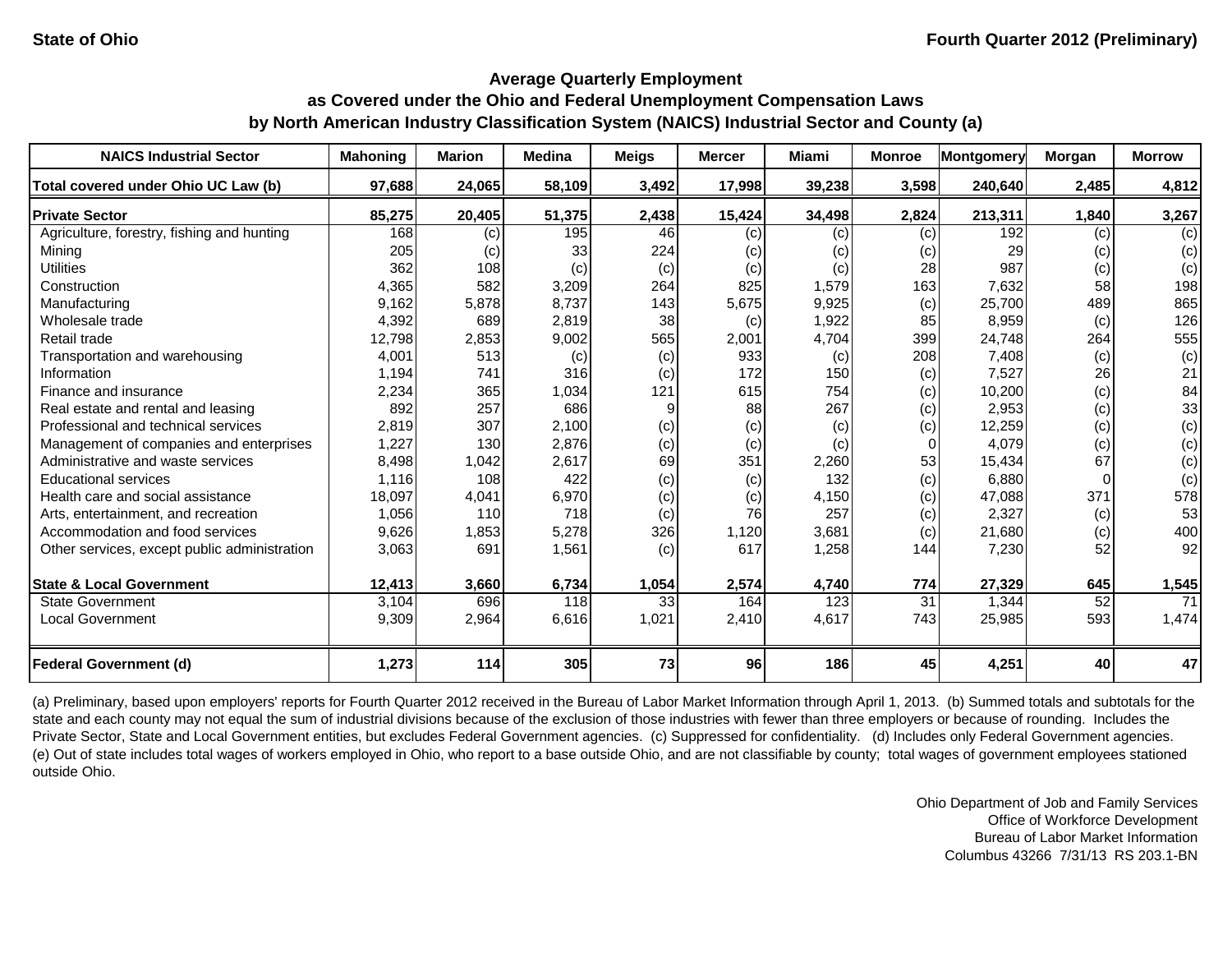| <b>NAICS Industrial Sector</b>               | <b>Muskingum</b> | <b>Noble</b> | <b>Ottawa</b> | <b>Paulding</b> | Perry | Pickaway | <b>Pike</b> | Portage | <b>Preble</b> | Putnam          |
|----------------------------------------------|------------------|--------------|---------------|-----------------|-------|----------|-------------|---------|---------------|-----------------|
| Total covered under Ohio UC Law (b)          | 32,347           | 2,832        | 12,889        | 4,772           | 5,637 | 13,389   | 8,497       | 40,101  | 10,286        | 11,423          |
| <b>Private Sector</b>                        | 27,283           | 1,880        | 10,874        | 3,676           | 4,056 | 9,601    | 7,105       | 40,101  | 8,413         | 9,671           |
| Agriculture, forestry, fishing and hunting   | 29               | (c)          | (c)           | 438             | (c)   | (c)      | (c)         | 132     | (c)           | (c)             |
| Mining                                       | 455              | (c)          | (c)           | 12              | (c)   | (c)      | (c)         | 185     | (c)           | (c)             |
| <b>Utilities</b>                             | 208              | 13           | (c)           | (c)             | 29    | 31       | (c)         | (c)     | (c)           | (c)             |
| Construction                                 | 1,160            | 112          | 464           | 142             | 407   | 609      | 527         | 1,893   | 261           | 863             |
| Manufacturing                                | 3,086            | 190          | 2,184         | 1,298           | 751   | 2,523    | 1,781       | 10,126  | 2,719         | 3,168           |
| Wholesale trade                              | 750              | 117          | (c)           | 203             | 77    | 349      | 186         | 2,986   | 302           | 430             |
| Retail trade                                 | 4,787            | 264          | 1,477         | 443             | 698   | 1,434    | 945         | 6,440   | 1,493         | 1,094           |
| Transportation and warehousing               | 1,324            | 85           | 286           | (c)             | 46    | 281      | (c)         | (c)     | (c)           | (c)             |
| Information                                  | 547              | 13           | 77            | 22              | 30    | 39       | 31          | 294     | 28            | 49              |
| Finance and insurance                        | 777              | 102          | 306           | 97              | 154   | 279      | 194         | 750     | 232           | 331             |
| Real estate and rental and leasing           | 217              |              | 110           | 21              | 19    | 87       | 35          | 522     | 63            | 29              |
| Professional and technical services          | 535              | 48           | (c)           | 43              | (c)   | (c)      | 250         | 1,386   | (c)           | 176             |
| Management of companies and enterprises      | 112              | (c)          | (c)           | $\Omega$        | (c)   | (c)      | $\Omega$    | 885     | (c)           | $\Omega$        |
| Administrative and waste services            | 1,192            | (c)          | (c)           | 60              | (c)   | 478      | 637         | 1,660   | 368           | 505             |
| <b>Educational services</b>                  | 651              | $\Omega$     | 51            | (c)             | (c)   | (c)      | (c)         | 643     | (c)           | 135             |
| Health care and social assistance            | 6.716            | 382          | 1,665         | (c)             | (c)   | (c)      | (c)         | 3,986   | (c)           | 989             |
| Arts, entertainment, and recreation          | 336              | (c)          | 505           | (c)             | 31    | 83       | (c)         | 621     | 27            | 77              |
| Accommodation and food services              | 3,165            | (c)          | 1,741         | (c)             | 403   | 1,028    | (c)         | 5,005   | 867           | 796             |
| Other services, except public administration | 1,236            | 72           | 369           | 95              | 144   | 280      | 148         | 1,449   | 294           | 470             |
| <b>State &amp; Local Government</b>          | 5,064            | 952          | 2,015         | 1,096           | 1,581 | 3,788    | 1,392       | 12,284  | 1,873         | 1,752           |
| <b>State Government</b>                      | $\overline{373}$ | 472          | 150           | 30              | 37    | 1,322    | 83          | (c)     | 66            | $\overline{35}$ |
| <b>Local Government</b>                      | 4,691            | 480          | 1,865         | 1,066           | 1,544 | 2,466    | 1,309       | (c)     | 1,807         | 1,717           |
| <b>Federal Government (d)</b>                | 231              | 25           | 173           | 48              | 60    | 90       | 78          | 291     | 73            | 71              |

(a) Preliminary, based upon employers' reports for Fourth Quarter 2012 received in the Bureau of Labor Market Information through April 1, 2013. (b) Summed totals and subtotals for the state and each county may not equal the sum of industrial divisions because of the exclusion of those industries with fewer than three employers or because of rounding. Includes the Private Sector, State and Local Government entities, but excludes Federal Government agencies. (c) Suppressed for confidentiality. (d) Includes only Federal Government agencies. (e) Out of state includes total wages of workers employed in Ohio, who report to a base outside Ohio, and are not classifiable by county; total wages of government employees stationed outside Ohio.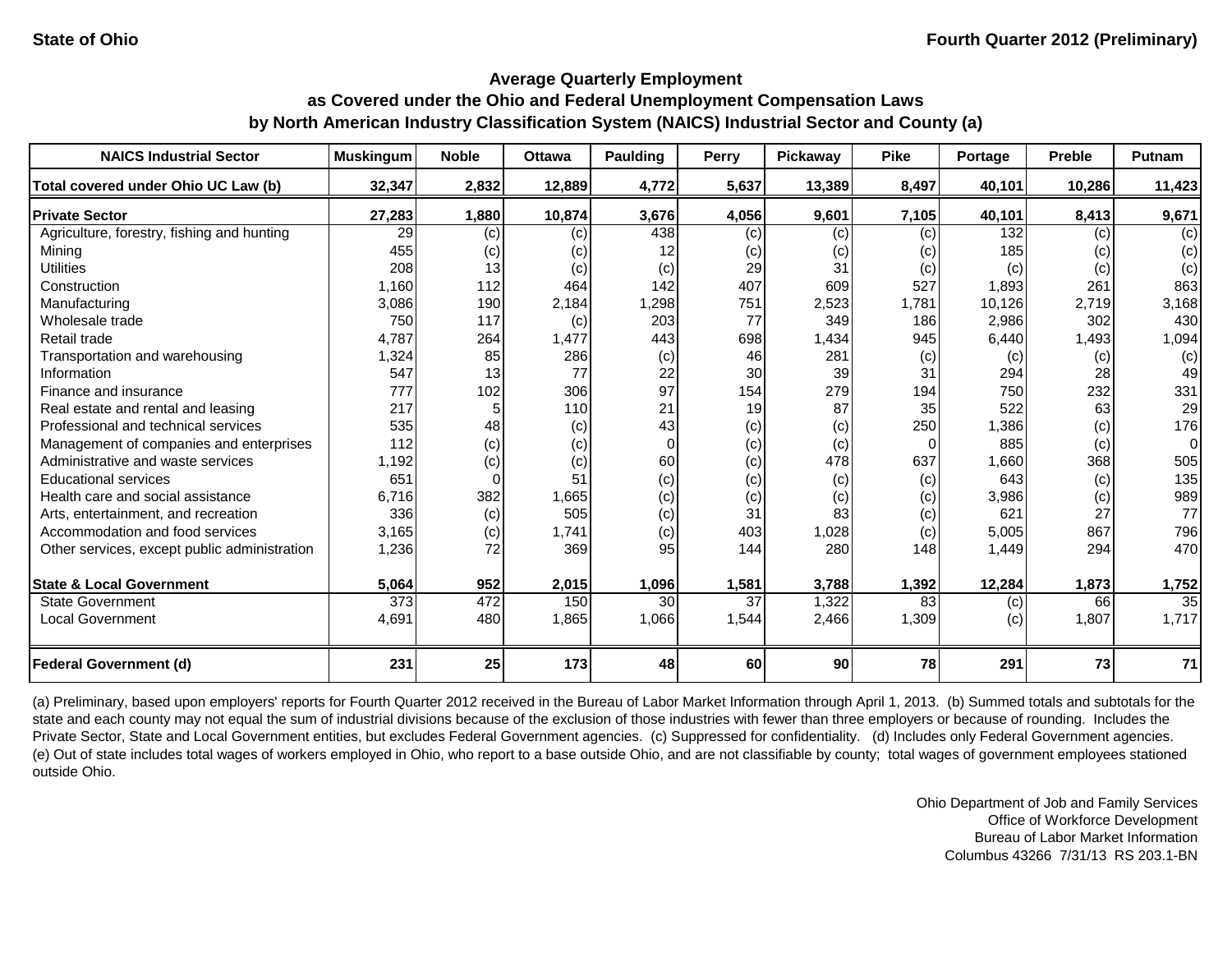| <b>NAICS Industrial Sector</b>               | <b>Richland</b> | <b>Ross</b> | <b>Sandusky</b> | <b>Scioto</b> | <b>Seneca</b> | <b>Shelby</b> | <b>Stark</b> | <b>Summit</b> | <b>Trumbull</b> | <b>Tuscarawas</b> |
|----------------------------------------------|-----------------|-------------|-----------------|---------------|---------------|---------------|--------------|---------------|-----------------|-------------------|
| Total covered under Ohio UC Law (b)          | 49,420          | 25,310      | 25.224          | 23,370        | 18,201        | 26,311        | 155,045      | 256,593       | 69.504          | 34,921            |
| <b>Private Sector</b>                        | 42,331          | 20,605      | 21,988          | 18,594        | 15,511        | 23,827        | 137,038      | 229,064       | 60,411          | 30,225            |
| Agriculture, forestry, fishing and hunting   | 126             | 65          | (c)             | (c)           | 71            | 104           | 242          | 102           | 102             | 147               |
| Mining                                       | 16              | 26          | (c)             | (c)           | 134           | <sup>0</sup>  | 505          | 51            | 54              | 558               |
| <b>Utilities</b>                             | (c)             | 175         | 55              | 104           | 105           | (c)           | 637          | 1,012         | 119             | 76                |
| Construction                                 | 1,835           | 684         | 872             | 666           | 1,017         | 1,426         | 6,631        | 9,257         | 3,019           | 1,237             |
| Manufacturing                                | 9,410           | 4,405       | 8,301           | 1,497         | 3,655         | 10,773        | 25,751       | 29,882        | 13,014          | 7,480             |
| Wholesale trade                              | 1,604           | 624         | 521             | 314           | 619           | 1,469         | 6,163        | 13,527        | 2,059           | 1,550             |
| Retail trade                                 | 6,977           | 3,873       | 2,621           | 2,948         | 2,130         | 1,949         | 19,915       | 30,684        | 10,063          | 4,396             |
| Transportation and warehousing               | (c)             | 627         | 680             | 545           | 592           | (c)           | 2,833        | 7,933         | 2,237           | 943               |
| Information                                  | 883             | 357         | 152             | 211           | 236           | 126           | 1,638        | 3,343         | 500             | 285               |
| Finance and insurance                        | 1,072           | 476         | 487             | 476           | 474           | 356           | 5,834        | 9,039         | 1,457           | 693               |
| Real estate and rental and leasing           | 388             | 124         | 320             | 243           | 60            | 114           | 1,410        | 2,480         | 930             | 289               |
| Professional and technical services          | 993             | 374         | 325             | 603           | 330           | (c)           | 4,234        | 13,237        | 1,472           | 856               |
| Management of companies and enterprises      | 53              | 228         | 194             | 43            | 249           | (c)           | 1,307        | 14,265        | 865             | 99                |
| Administrative and waste services            | 3,592           | 871         | 857             | 714           | 380           | 2,105         | 7,591        | 16,284        | 3,966           | 1,626             |
| <b>Educational services</b>                  | 514             | 153         | (c)             | 276           | 978           | (c)           | 3,082        | 3,737         | 472             | 191               |
| Health care and social assistance            | 7,478           | 4,386       | (c)             | 6,831         | 2,321         | (c)           | 27,741       | 42,338        | 10,970          | 5,039             |
| Arts, entertainment, and recreation          | 449             | 117         | 297             | 76            | 132           | 75            | 1.763        | 3,238         | 540             | 274               |
| Accommodation and food services              | 4,346           | 2,502       | 1,887           | 2,480         | 1,412         | 1,424         | 14,306       | 20,524        | 6,400           | 3,390             |
| Other services, except public administration | 1,423           | 538         | 739             | 516           | 616           | 587           | 5,454        | 8,132         | 2,170           | 1,093             |
| <b>State &amp; Local Government</b>          | 7,089           | 4,705       | 3,236           | 4,776         | 2,690         | 2,484         | 18,007       | 27,529        | 9,093           | 4,696             |
| <b>State Government</b>                      | 1,414           | 1,581       | 105             | 1,484         | 330           | 260           | 1,505        | 5,208         | 715             | 498               |
| <b>Local Government</b>                      | 5,675           | 3,124       | 3,131           | 3,292         | 2,360         | 2,224         | 16,502       | 22,321        | 8,378           | 4,198             |
| <b>Federal Government (d)</b>                | 612             | 1,605       | 108             | 171           | 117           | 78            | 1,050        | 1,941         | 515             | 234               |

(a) Preliminary, based upon employers' reports for Fourth Quarter 2012 received in the Bureau of Labor Market Information through April 1, 2013. (b) Summed totals and subtotals for the state and each county may not equal the sum of industrial divisions because of the exclusion of those industries with fewer than three employers or because of rounding. Includes the Private Sector, State and Local Government entities, but excludes Federal Government agencies. (c) Suppressed for confidentiality. (d) Includes only Federal Government agencies. (e) Out of state includes total wages of workers employed in Ohio, who report to a base outside Ohio, and are not classifiable by county; total wages of government employees stationed outside Ohio.